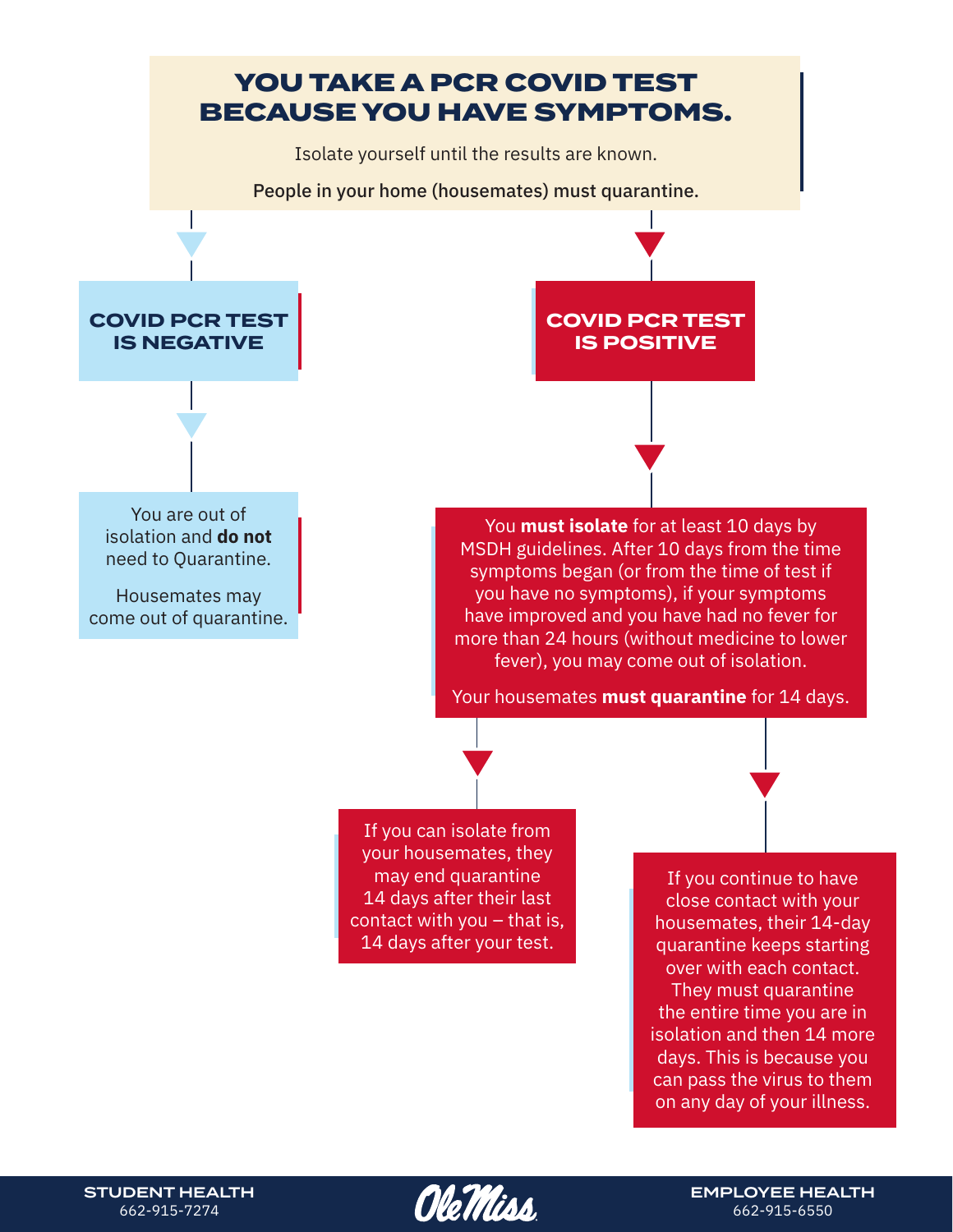

STUDENT HEALTH 662-915-7274

*Ole Titiss* 

EMPLOYEE HEALTH 662-915-6550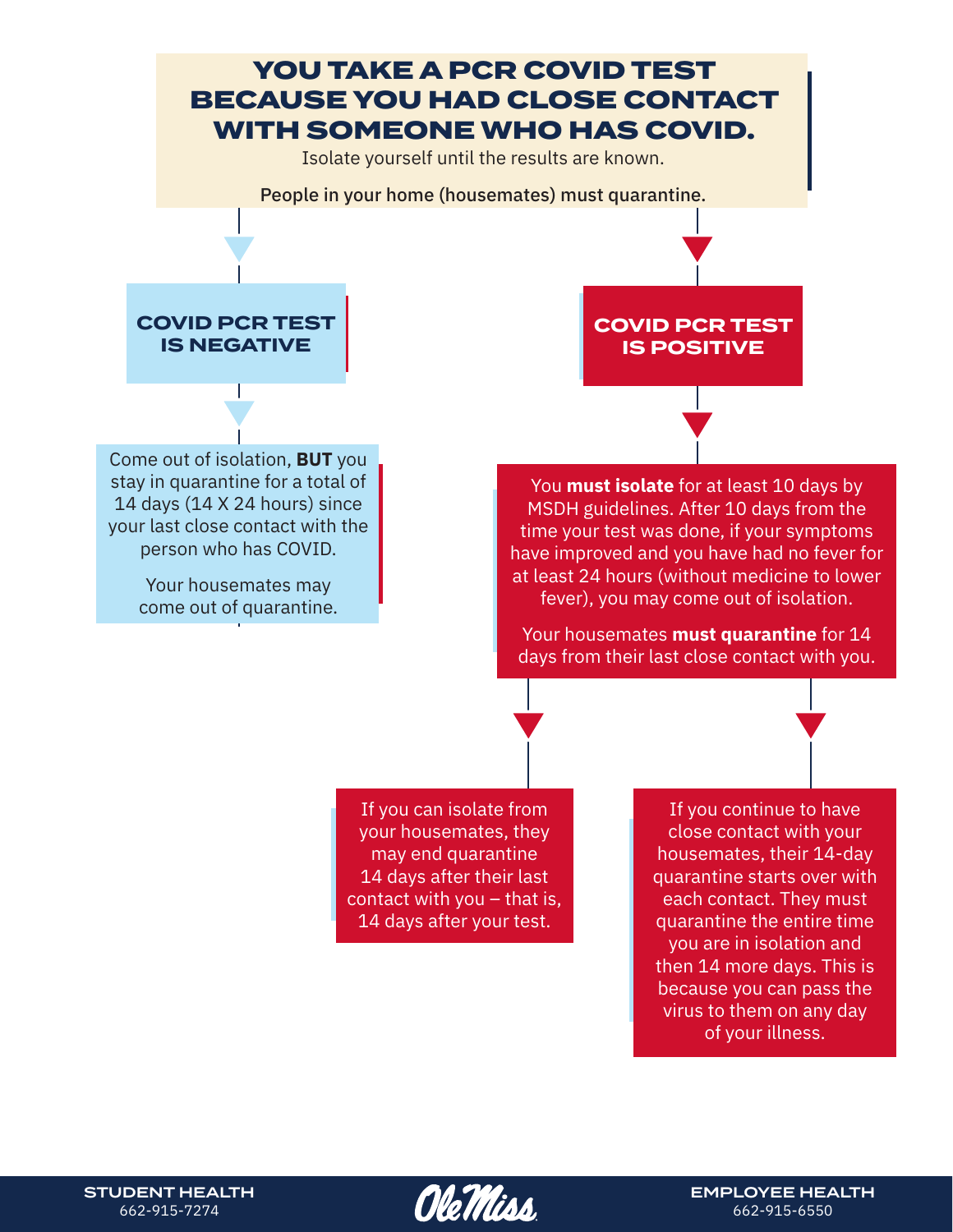

STUDENT HEALTH 662-915-7274

*Ole Vitiss* 

EMPLOYEE HEALTH 662-915-6550